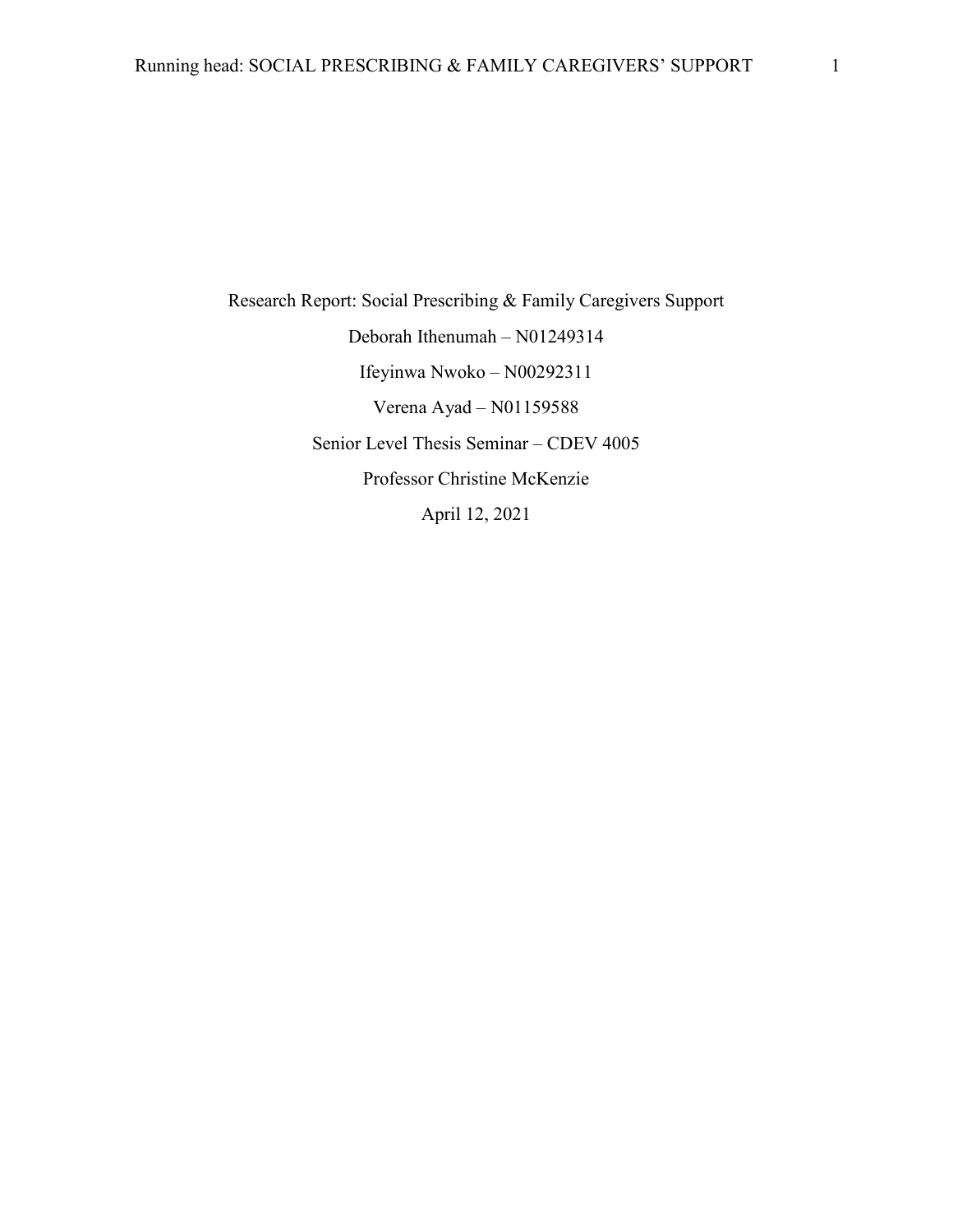#### **Abstract**

The COVID-19 pandemic has brought unprecedented interruptions to the social, economic, and political order across the globe. These disruptions have been felt by family caregivers who use the Rexdale Community Health Centre's social prescribing support programs and services. This study, done in collaboration with Rexdale Community Health Centre (RCHC), adopted a qualitative methodology to investigate the impact of the COVID-19 pandemic on the role, mental, and physical health of family caregivers in the Rexdale community. Also, to examine the impact the COVID-19 pandemic has on support for family caregivers and the types of social support they need, a purposive sampling method was used to select four family caregivers who were engaged through semi-structured phone interviews, which were transcribed and analyzed using the thematic analysis method. The findings indicated that the pandemic affected the mental and emotional health of most participants. The pandemic also impacted the participants' time for self-care and access to social prescribing support programs and services due to lack of time because they were too busy caring for their family members. Based on the findings, the researchers recommend that in-home support, such as personal support workers to assist family caregivers with a sick family member and regular check-in calls to check on how they are coping and their general wellbeing, will be beneficial to family caregivers.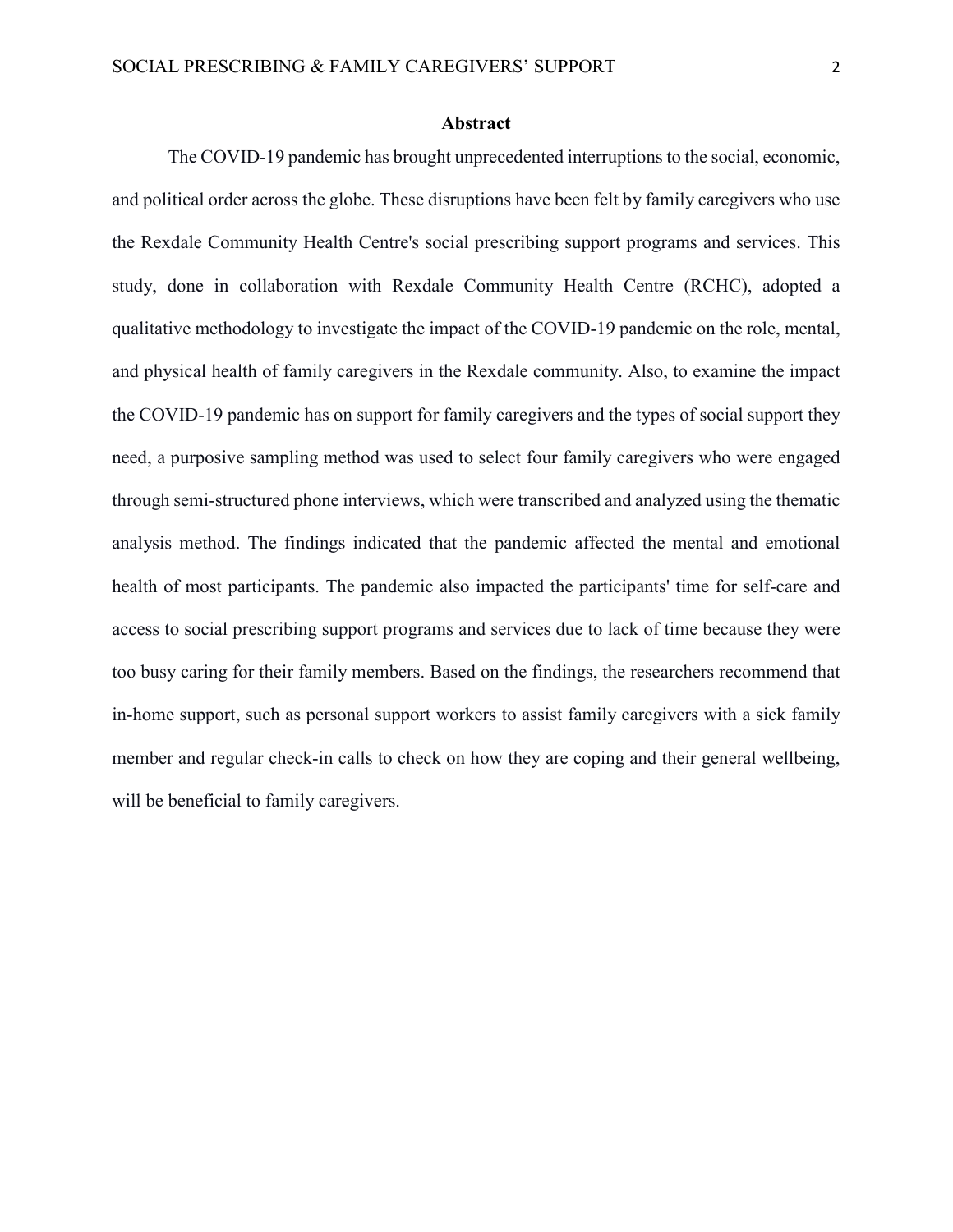#### **Acknowledgements**

With the generous support and assistance of many people, this research project became a reality. The researchers would like to express their heartfelt gratitude to everyone who contributed to the success of this research.

First and foremost, we want to thank our Almighty God for the wisdom, courage, peace of mind, and good health that he has bestowed upon us to complete this research project.

To Professor Christine McKenzie Ph.D., our faculty research supervisor, for sharing her knowledge and expertise with us during this research project. We are truly grateful.

We would also like to express our sincere appreciation to Rexdale Community Health Centre for providing us with the opportunity to collaborate with them on this research. To Althena Martin-Risden and Wendy Caceres-Speakman of Rexdale Community Health Centre (RCHC) for their encouragement, time, continuous supervision, and for providing necessary information about this research project and for their help in completing the research. To Melinda Ferlin-Tiller, RCHC's Director of Operations and Technology Coach, thank you for setting up the Survey Monkey interview questions link, which was used as one of the tools to analyze the data.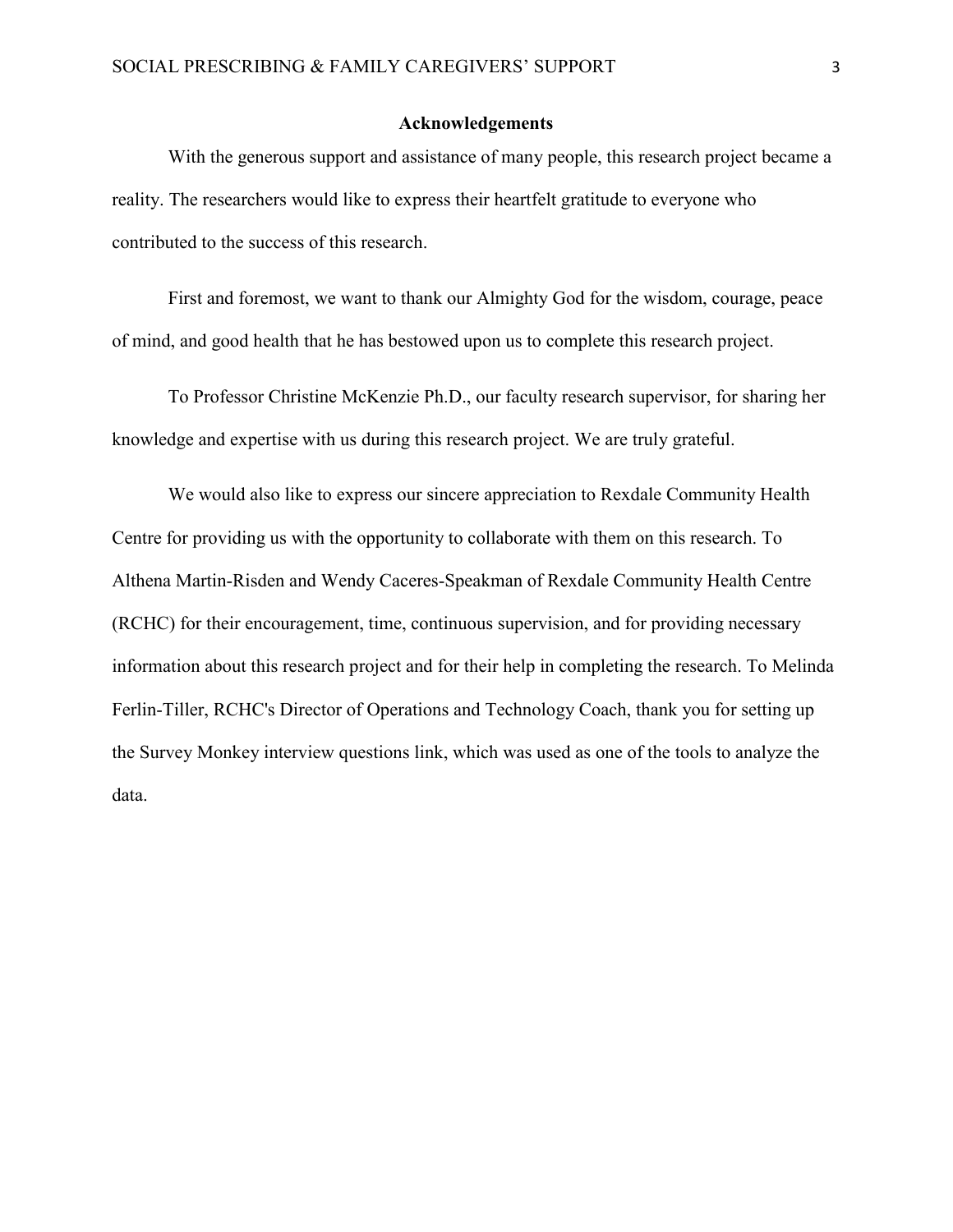# **TABLE OF CONTENTS**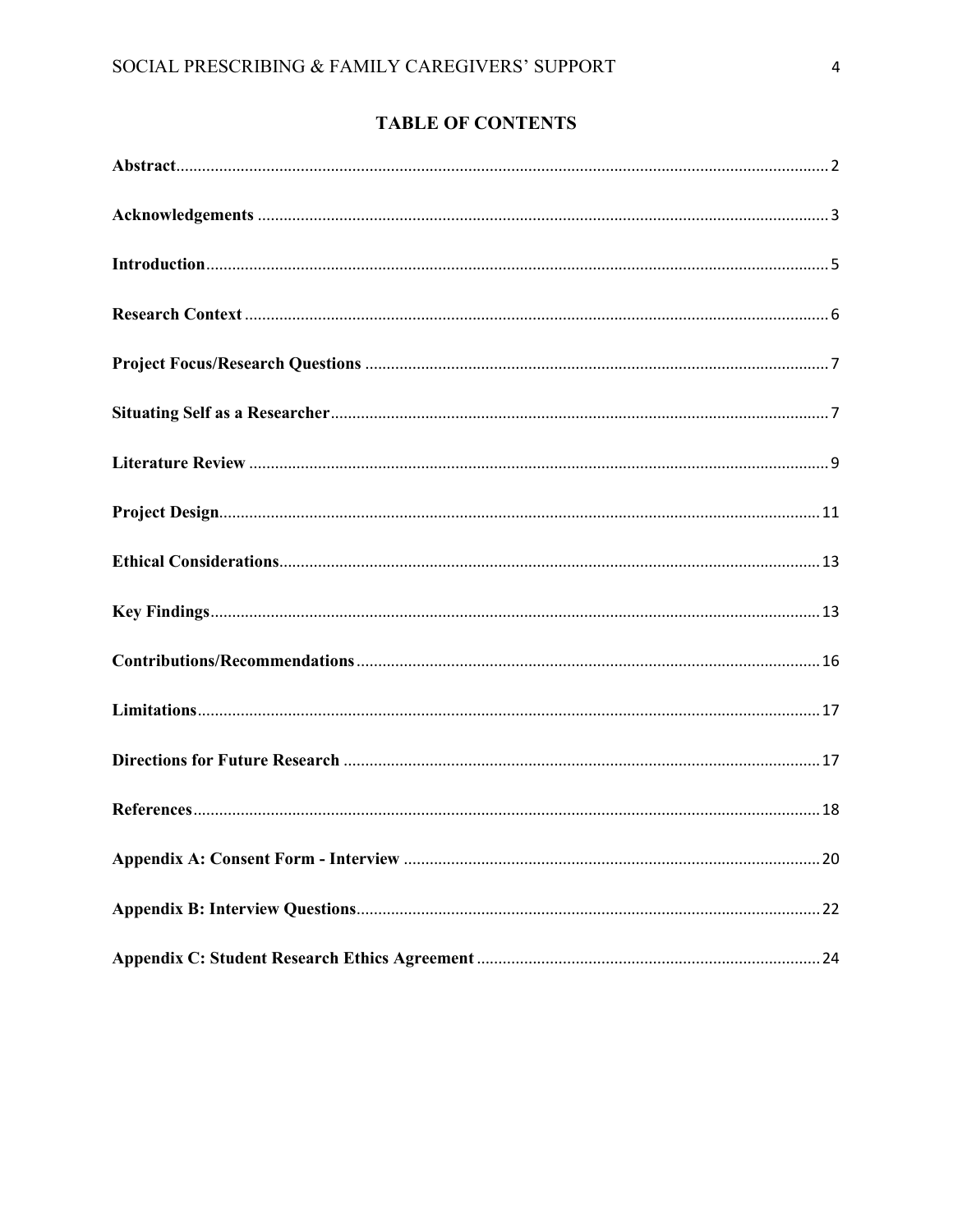## **Introduction**

Social prescribing, which started in England in the 1990s is gradually spreading across to other countries such as New Zealand and Canada. "Social prescribing - sometimes called community referrals - is a means of enabling primary care services to refer patients with social, emotional or practical needs to a range of non-clinical services"(Clements-Cortes, 2019). It is an approach that seeks to support and address people's health needs using a broader lens, knowing that there are various factors that determine the health and wellbeing of an individual.

In the summer of 2018, Rexdale Community Health Centre (RCHC), a non-profit organization located in the City of Toronto in Rexdale, North Etobicoke was one of the 11 community health centres across the Province of Ontario that participated in a research project spearheaded by the Alliance for Healthier Communities to examine the efficacy of Social Prescribing. According to a progress report from Alliance for Healthier Communities published in June of 2019, "Social prescribing is a simple yet transformative way of supporting patients' health and well-being by responding to their need for social connectedness" (Alliance for Healthier Communities, 2019). Rexdale Community Health Centre used social prescribing in the following ways: Providing a box of food every two weeks to some families and seniors clients who identified as food insecure and also sending families/family caregivers for a visit either to Ripley's Aquarium, the Art Gallery of Ontario (AGO) or the Royal Ontario Museum (ROM). They did this to see how these new initiatives would improve the mental and physical health of program participants.

Over time, from when the pilot project started in the summer of 2018 to when it ended in 2019, Rexdale Community Health Centre (RCHC) noticed the positive impact of providing a box of food every two weeks and sending families/family caregivers for a visit either to Ripley's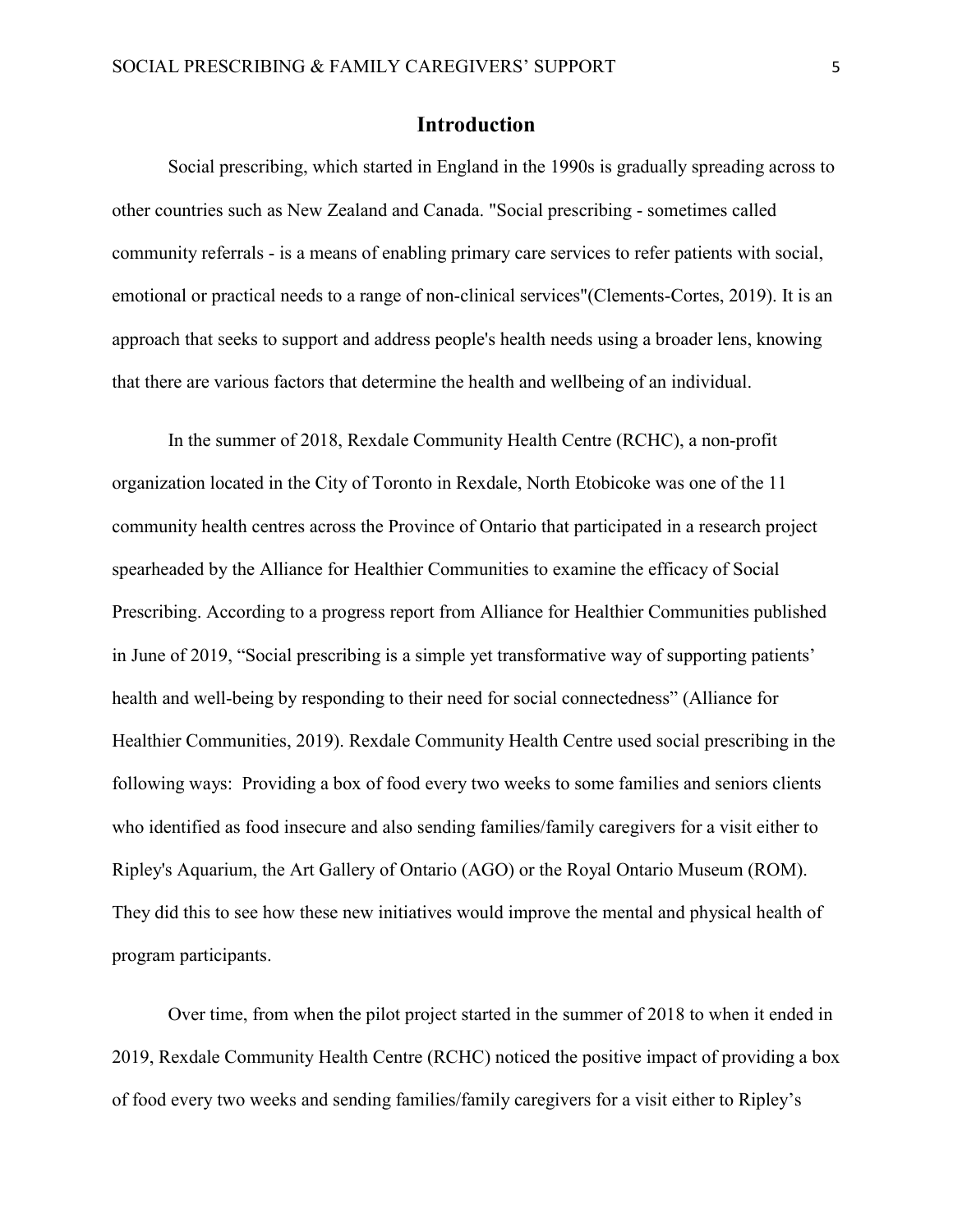Aquarium, the AGO or ROM had on the general health of family caregivers and seniors who participated. To determine the effectiveness of the two social prescribing pilot programs for seniors and family caregivers, Rexdale Community Health Centre (RCHC) used the data they collected from questionnaires filled by participants before starting the programs and at the end of these programs. Also, Rexdale Community Health Centre (RCHC) used conversations/comments with seniors and family caregivers who participated in these programs to evaluate the impact of the programs. The result from these evaluations shows how social prescription can help to support the mental and physical health of family caregivers, which in turn enables them to perform better in their roles. The social prescribing pilot project ended last year, but Rexdale Community Health Centre (RCHC) has continued to offer Food Boxes to seniors and family caregivers in the Rexdale community.

## *Research Context*

The research project was conducted in partnership with Rexdale Community Health Centre (RCHC). Rexdale Community Health Centre is located in Rexdale, North Etobicoke, in the city of Toronto. According to Statistics Canada, 2016 census profile, North Etobicoke has a population of about 118,040 people, with immigrants making up more than 50% of its population (Statistics Canada, 2019). RCHC provides primary health care, chronic disease management, health promotion programs and services for children, youths, adults and seniors in the Rexdale community. The mission of the organization is "Our doors are open to support and advocate for the physical, economic, social and mental health and well-being of our diverse community and partners to improve equitable access to quality care and services" (Rexdale Community Health Centre, 2019). Family caregivers who live in the Rexdale community and are either current or former clients of the Rexdale Community Health Centre are the target group for this study.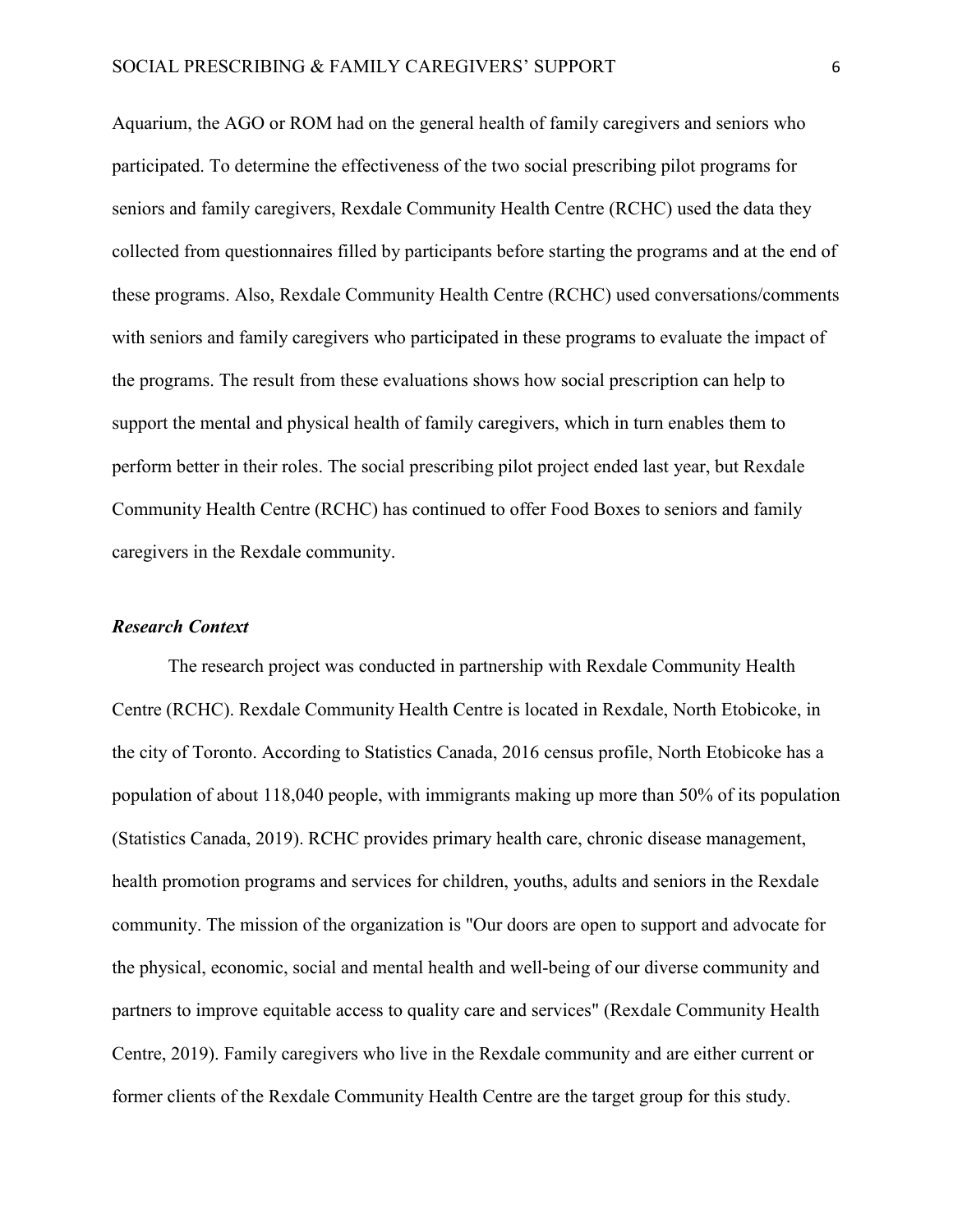### *Project Focus/Research Questions*

The world has experienced a significant change in the way people socialize, communicate and the way people go about their everyday lives since the start of the COVID-19 pandemic. These restrictions, which require social and physical distancing of people, have limited access to in-person services and programs at RCHC. The social prescribing program for senior/family caregivers, such as a visit to AGO, delivered through Rexdale Community Health Centre (RCHC), has now been moved to a virtual platform. The shift from in-person to virtual program delivery and the social and physical distancing have caused much discussion and uncertainty at RCHC, mostly about how this new way of life might be impacting the role of family caregivers in the Rexdale community.

This research which was done in partnership with Rexdale Community Health Centre (RCHC), seeks to investigate and analyze trends we are seeing now, in terms of the impact of COVID-19 around family caregiving in the Rexdale community. Specifically, this study aimed to answer the following research questions more clearly:

- 1. How is the COVID-19 impacting the role, mental and physical health of family caregivers in the Rexdale community?
- 2. How has COVID-19 affected support for family caregivers in the Rexdale community?
- 3. How can social prescribing to support family caregivers be modified and facilitated given the COVID-19 pandemic?

#### *Situating Self as a Researcher*

Deborah will be classified in the same social location as a family caregiver because she is a parent herself who has had to take care of her child and herself during this global pandemic.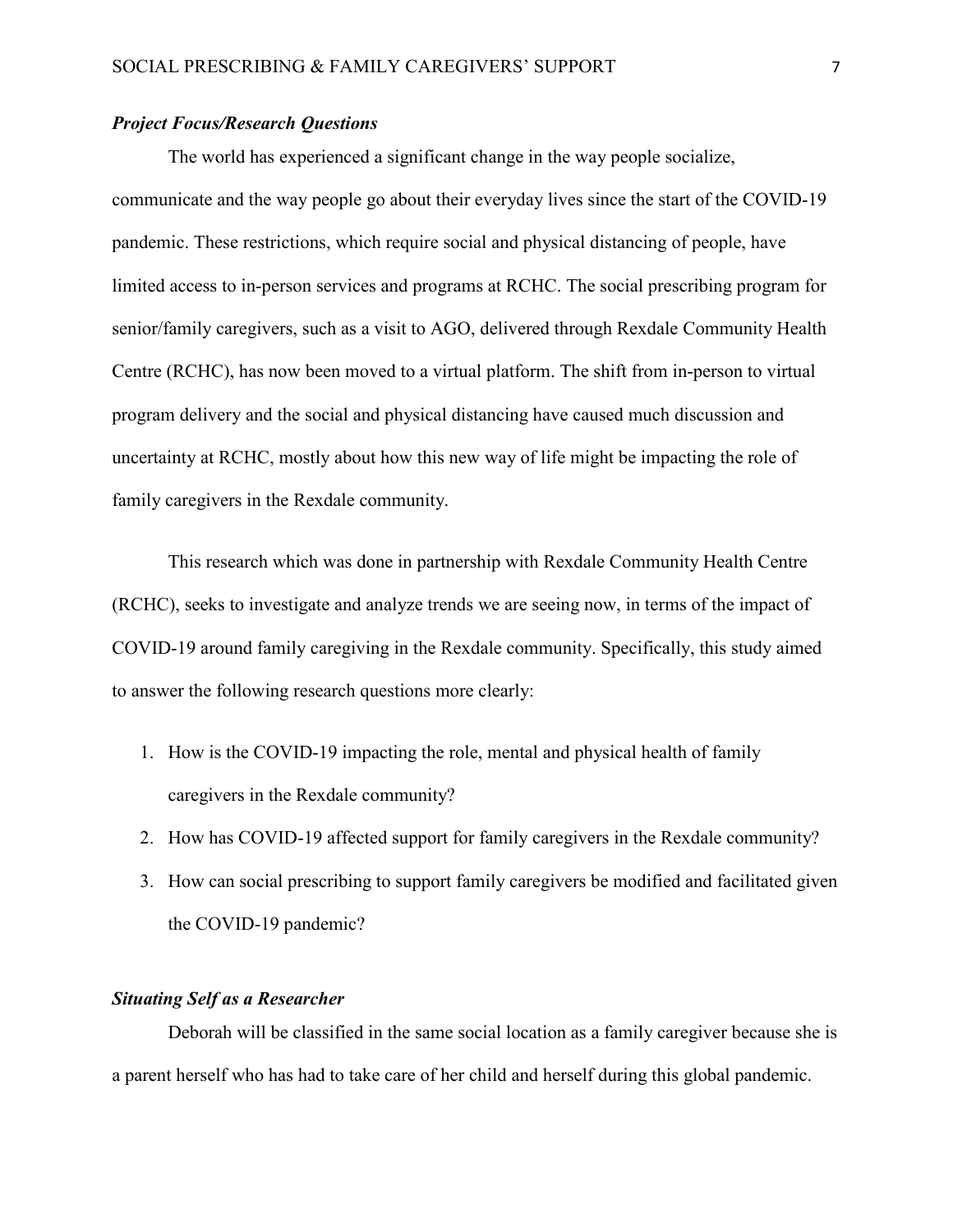Though the research is a parent, she recognizes that people have several identities; that intersect in various areas of their lives. The researcher acknowledges her privileges as a well-educated young parent with an able body, a career, and the love and support of her immediate family during the pandemic. So, while she may be socially located in the same group as a family caregiver, their lived experiences are significantly different, so the researcher approached the participants from an anti-oppressive frame.

Iffy has no previous experience with this research topic, but has worked with caregivers, people who help vulnerable groups such as homeless men, seniors, and people with mental health issues. Some of these caregivers are taking medications to help them deal with their mental wellbeing or other medical problems. The researcher realised that she had no idea how to better address the needs of these people at work. Social prescribing is a new concept in her workplace, and she not sure how beneficial it is to the population they serve. The similarity between her workplace and RCHC is that they share common objectives of providing support through services for their community members, particularly those who are vulnerable, based on the insightful information gained through this research on social prescribing and family caregivers support at RCHC. To empower caregivers to participate in the programs in order to alleviate loneliness and facilitate relief assistance.

Verena was an outsider since she was not a family caregiver. She was neither a resident of Rexdale and neither did she have a patient at the center. She thus approached caregivers as an expert to learn their experiences and share insights. The research was anti-oppressive because the researcher created a good rapport and made the commitment to the caregivers. However, the researcher felt related to the interviewees because they are from the same Arabic background.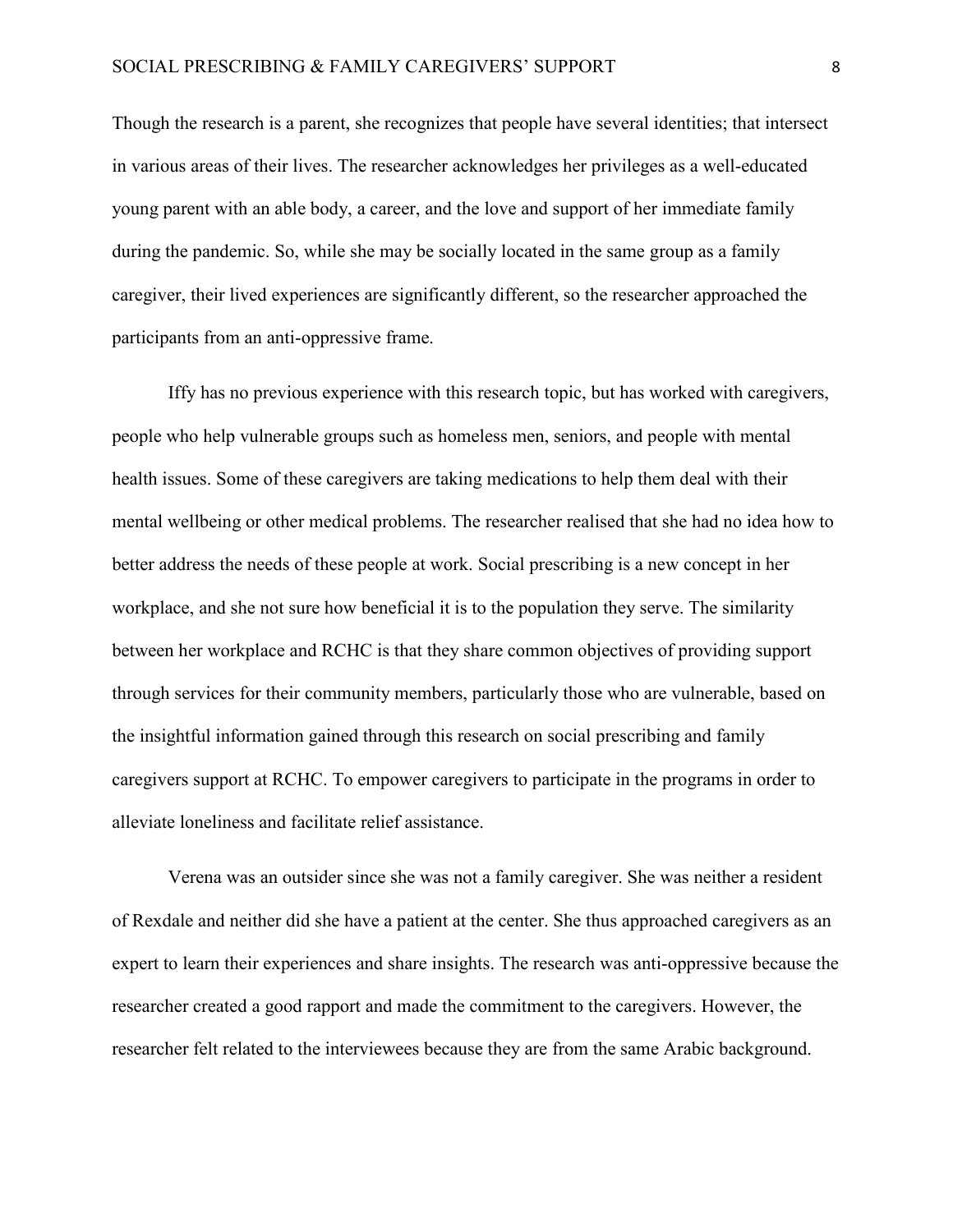### **Literature Review**

A preliminary literature review shows that past research has been primarily focused on the use of social prescribing before the covid-19 pandemic, where physical and social distancing was not required.

#### *Social Prescribing*

Social prescription is essential in handling patients with chronic conditions such as diabetes as it helps in maintaining their sugar levels (Verma, Punyani & Kalra, 2020). It translates to the well-being of the patients as their blood pressure levels are well maintained through engaging activities that reduce their stress levels. Once a patient is referred to a social prescription then, it reduces the chances of inappropriate medication (Thorpe. J, Thorpe. C, Kennelty, Gellad, & Schulz, 2012). This is because it is easier to identify what they are going through and prescribe them an activity that will make them feel better. Social prescription further helps in solving human social problems through the identification of activities they can work well in like participating in charity groups. (Payne, Walton, & Burton, 2020). Pescheny, Pappas, & Randhawa (2018) conducted a systematic literature review to outline several factors that promote and hinder social prescribing in the UK, including the implementation process, workshops, partnerships, resources, and communication. The correlation between promoting factors and barriers was also analysed in their research.

Social prescription aims to support individuals in controlling their health; it considers factors that determine their well-being, including economic, social, and environmental factors (Pescheny, Randhawa & Pappas, 2018). Clients are referred to a range of non-clinical local services, which ensures their mental wellbeing is achieved (Kimberlee, 2015). Rexdale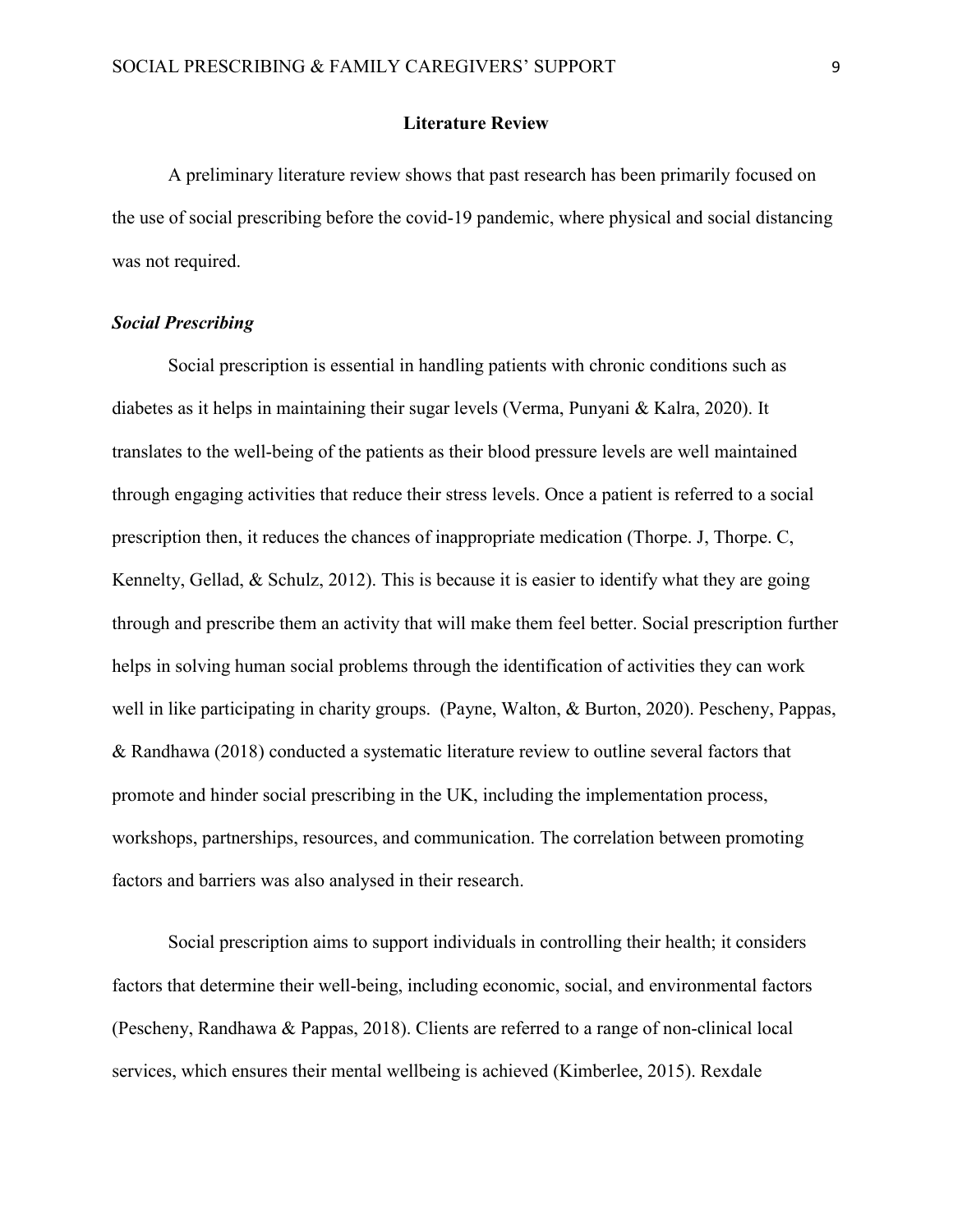Community Health Centre is a strong believer in social prescription and the use of it to support and enhance the well-being of clients. Furthermore, social prescription engages in capacitybuilding programs that empower individuals to achieve their best results in their wellbeing. Social prescription initiatives have been adopted by the UK National Health Service, mainly to integrate social care and health (Carnes et al., 2017). It works by prescribing activities that are non-clinical to improve patient's wellbeing, hence hastening their recovery from any illnesses or challenges they have (Kimberlee, 2015).

#### *Family Caregivers*

Family caregivers in this research context are people in a family who provide care for other family members. Angelo, Egan, & Reid (2013) used a nominal group technique, which is a form of a focus group, to understand the stress family caregivers face. According to the authors, the result from their finding shows three prevailing priorities for educating family caregivers: developing practical skills; caring for oneself physically, mentally and spiritually; and knowing what to expect and brace for as the health of the family member declines (Angelo, Egan, & Reid, 2013). Dhavale, Koparkar, & Fernandes (2020) used a qualitative framework method to analyse the challenges faced by patients and their family caregivers during the COVID-19 lockdown, and what could be done to support them. The results from their research were broken down into three sections. The challenges patients face, such availability of medication, feeling isolated, etc. Family caregiver stress, which includes; fear of inadequacy, lack of information and resources, worry about their own health, etc. Lastly the support from the social work team, such as counselling patients, support for both patients and family caregivers.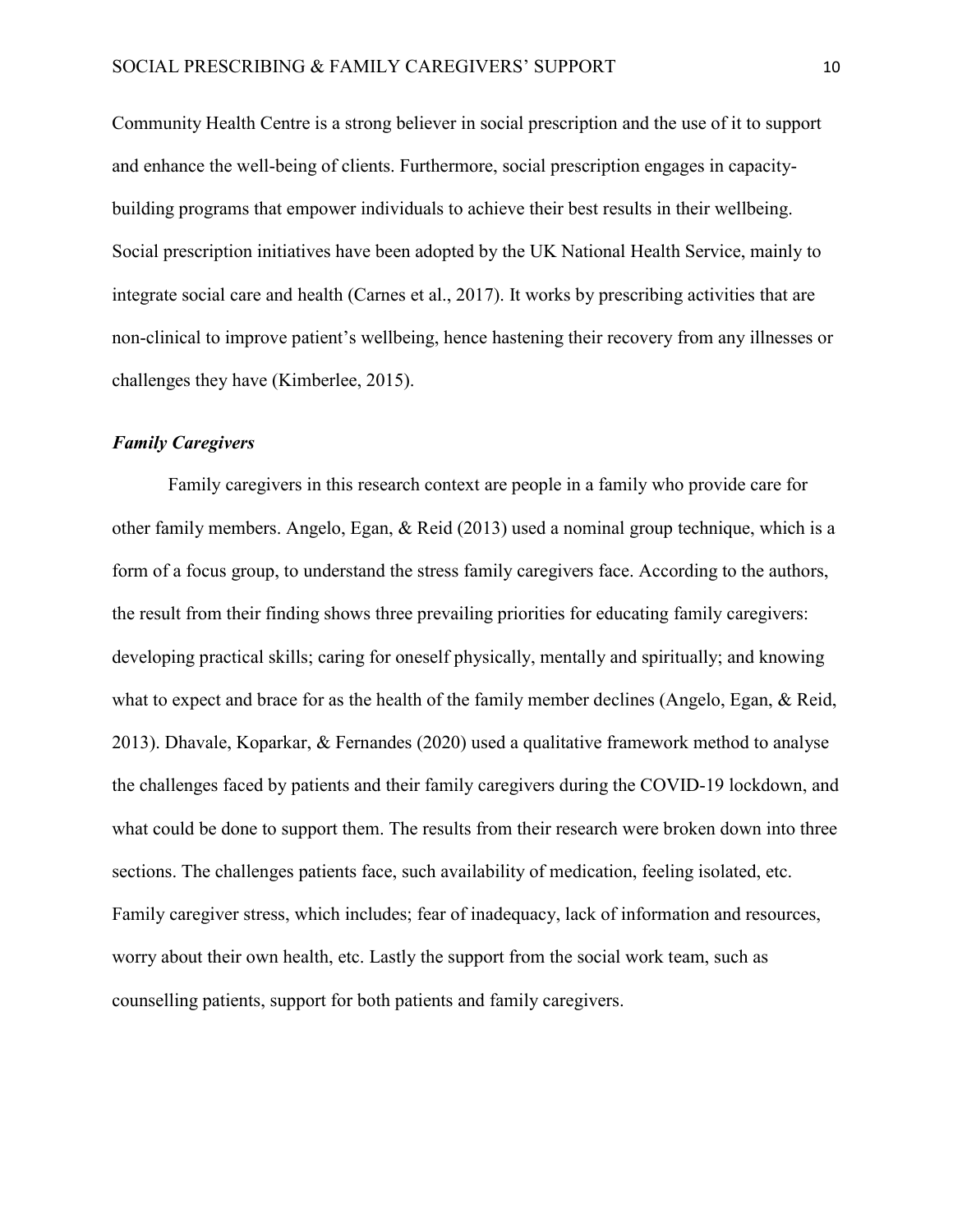### **Project Design**

The research method used for this research is qualitative. The number of participants used for this research was four participants. A small sample size was adequate because of the detailed data that was generated from each participant. The demographic of interest in this research project are family caregivers who live in the Rexdale community and are RCHC client.

## *Sampling/Recruitment*

Purposive sampling is the method used for this study. "Purposive sampling is used to select respondents that are most likely to yield appropriate and useful information and is a way of identifying and selecting cases that will use limited research resources effectively" (Campbell et al., 2020, pp. 653-654). The researchers and the community partners chose this form of sampling because to achieve research aims, objectives and get the expected outcomes for this research the sample has to fit certain criteria such as being a family caregiver who lives in the Rexdale community and is a current or previous client of Rexdale Community Health Centre. To recruit participants, Rexdale Community Health Centre (RCHC) identified their clients who are family caregivers in the Rexdale community, informed them about the research, and provided them with details about the capstone research. Participants who were interested contacted RCHC, and verbal informed consent was obtained after the details on the participant consent form were read to them over the phone. The researchers also read the content in the participant consent form and received verbal consent from the participants before starting the interview. Consent Form - Interview (Appendix A)

### *Data Collection*

In this research project, data were collected through one-on-one phone interviews, asking open-ended interview questions. The researchers interviewed 4 participants, with each researcher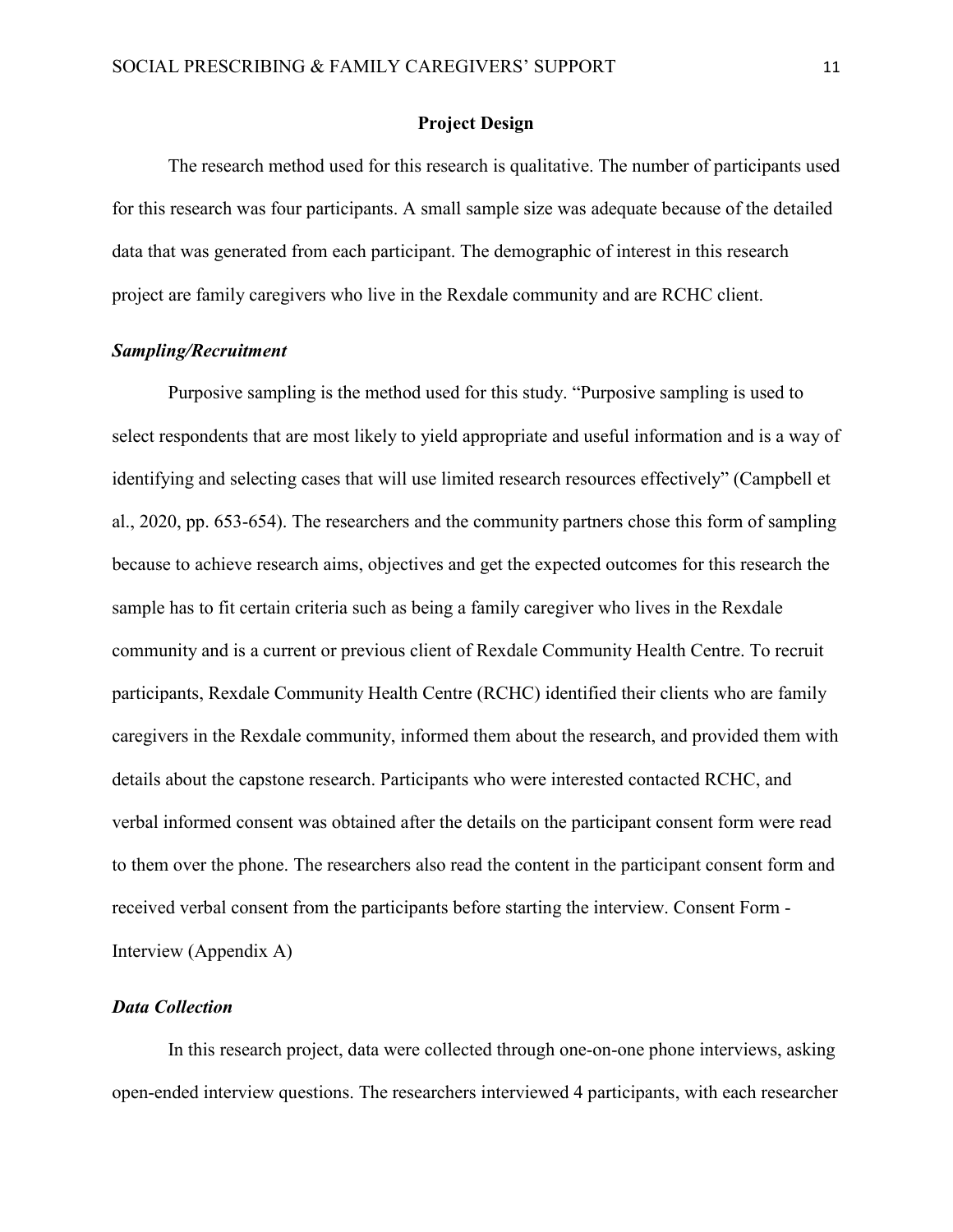conducting 1-2 interviews each. The phone interviews were conducted from February 25, 2021, through February 26, 2021. Each interview took approximately 30 minutes of the participant's time. A translator was provided by RCHC for a participant whose English was not their first language. Also, a phone recorder, note-taking, and otter ai recording application (otter.ai), were used to record the interviews in this qualitative research to enable the researchers to concentrate and listen to the participants during the interview process. Interview question (Appendix B)

### *Data Analysis*

*Thematic Analysis:* This is a process of "grouping the data into themes that will help answer the research question(s) (Pell Institute, n.d.). Putting the data collected into themes allowed the researchers to make meaning of the data. The researchers chose this method of data analysis because they felt that looking through the data slowly and writing down the themes they discovered as they progressed would enable them to get the best possible results from the data. Also, because most of the questions were open-ended questions, not having a list of codes or themes before the researchers started analyzing allowed them to view the data with an open and unbiased mind.

A combination of Survey Monkey analysis and Microsoft Word was used to code and analyze the data. All the collected data were entered into Survey Monkey to capture respondent answers. The researchers also recorded participants interview responses on Microsoft Word, used the comment feature to create anchor codes based on the research questions, assigned codes to the anchor codes, sorted them into categories, and tallied how many times a code appeared to find common themes to make meaning of the data collected (Methodology Related Presentations - TCSPP, 2016).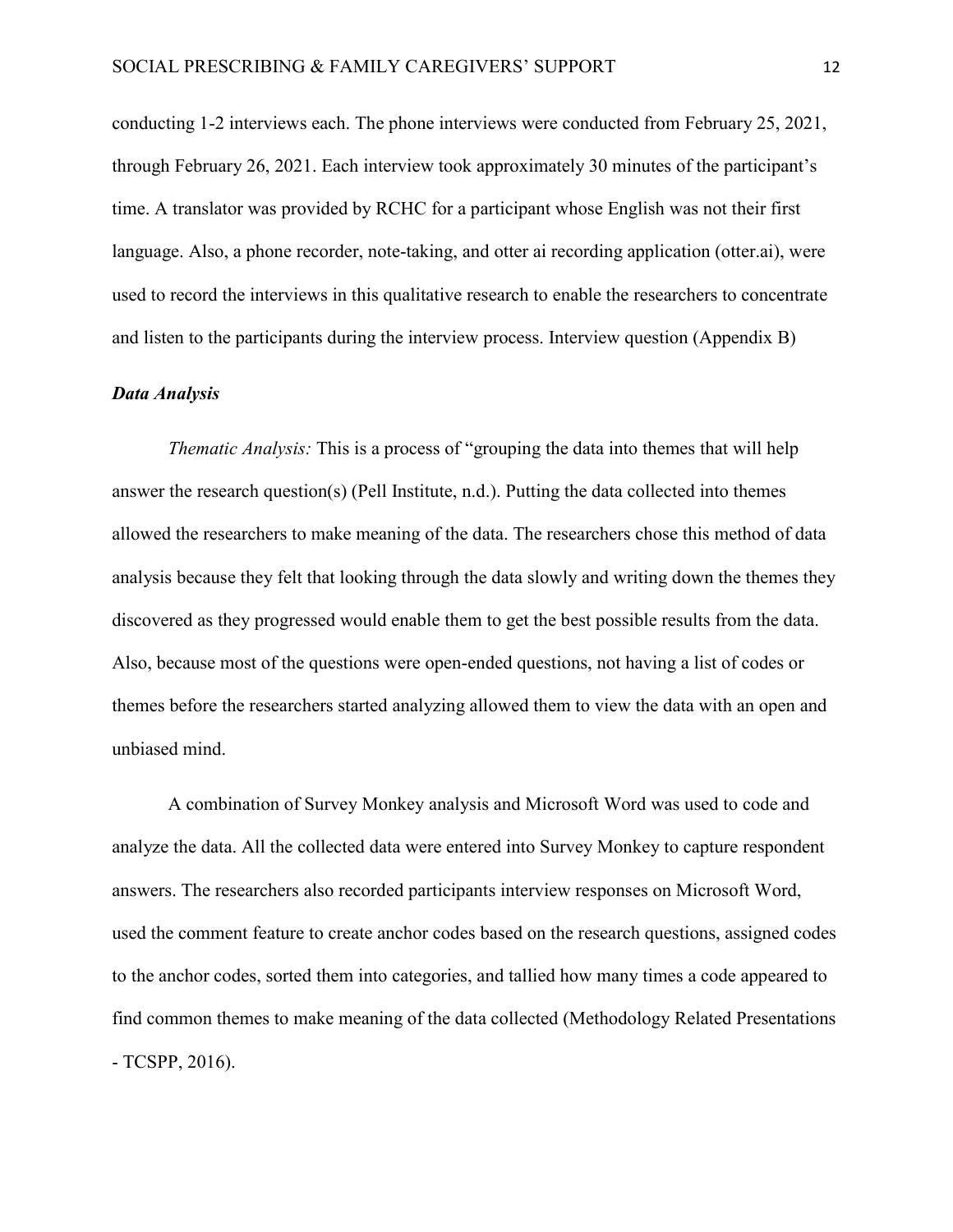#### **Ethical Considerations**

Given the current situation of COVID-19, the researchers conducted the research activities remotely using secure interfaces. The secured interfaces include SurveyMonkey account for data analysis that is password-protected, private phone line for phone Interview. The student researcher signed the Student Researcher Ethics Agreement that indicated their compliance with all ethical requirements regarding the study, including confidentiality and privacy (Appendix C). The lead faculty approved the thesis final proposal before students embarked on data collection. The Community Partner Lead and the researchers read the information on the consent form to the participants over the phone, which outlined the research purpose, research process, and the participants' phone rights and privileges such as confidentiality and privacy (Appendix A). The Community Partner Lead and the researchers received verbal informed consent from participants before starting the interview.

### **Key Findings**

In analysing the interview data, the following themes emerged:

## *Impacts of COVID-19 on Family Caregivers*

The data analysis revealed that half of the participants believe the pandemic is affecting their roles as family caregivers. Below are the main themes the research found.

*Emotional & Mental Stress:* The responses of the participants showed that the pandemic, social distancing and isolation are impacting the family caregivers emotionally and mentally. The family caregivers reported that they are more anxious because they are afraid that something could happen to family members especially the ones with disabilities if they are not actively monitoring and looking after them.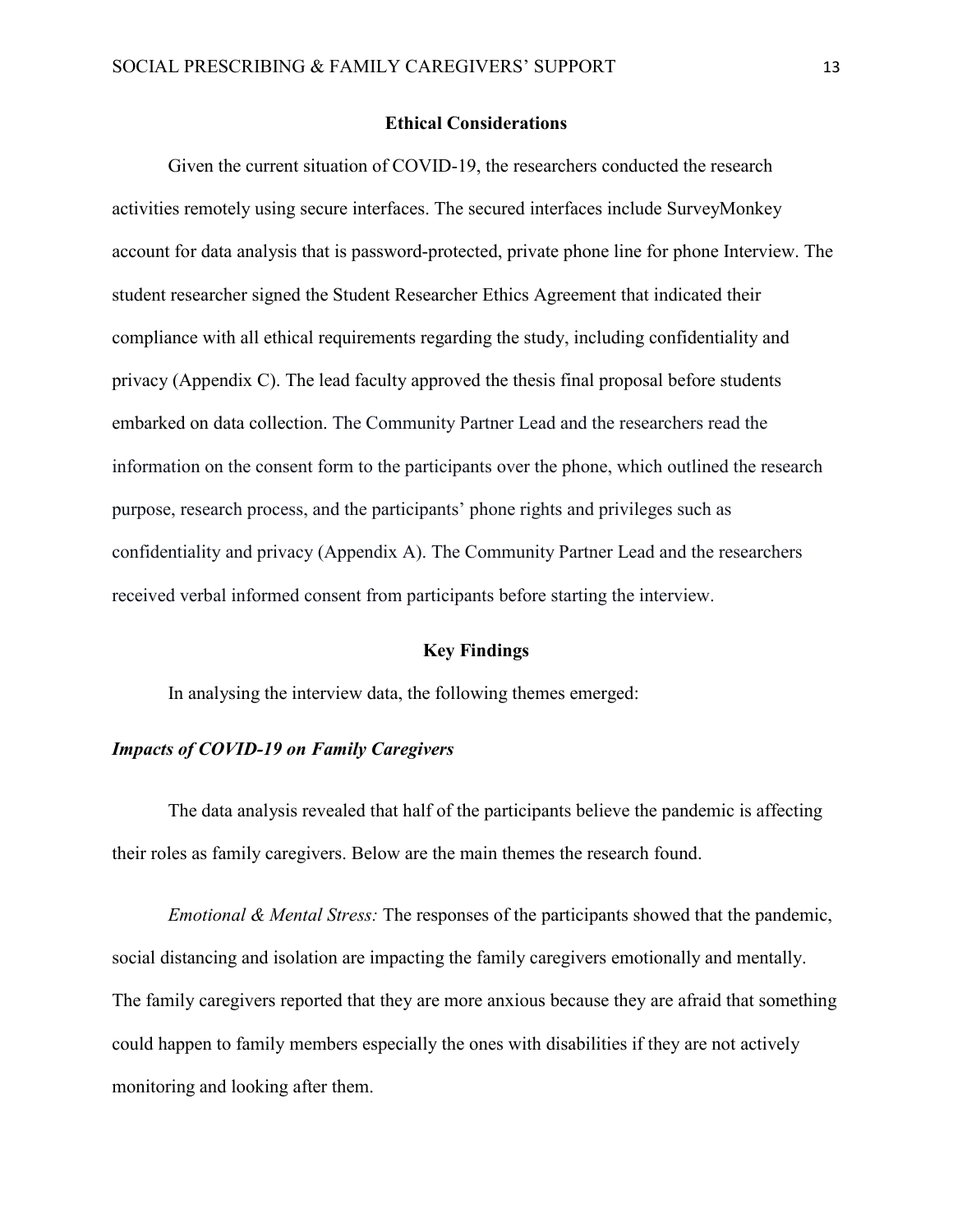*Lifestyle Change:* The participants reported that the global pandemic is affecting their daily lives. Before the pandemic, even though they were caring for their family members, they were still able to go out for walks sometimes, meet up with friends and visit other family members. But since the pandemic started, they are always at home because of the social restrictions caused by the pandemic.

*Self-Care:* According to the response to the questions of hours they dedicate to caregiving weekly and how the COVID-19 has impacted them, most of the family caregivers are neglecting to take time off for self-care because they are too busy caring for their family members. Most of the participants stated they are dedicating 24 hours a day to caregiving, and that they are constantly caring and worrying about the wellbeing of other family members. (See figure 1)

## **Figure 1**

| Before the Pandemic | During the Pandemic |
|---------------------|---------------------|
| 23                  | 24                  |
| 24                  | 24                  |
| 24                  | 24                  |
| 24                  | 24                  |

Approximately, how many hours weekly did/do you dedicate to caregiving?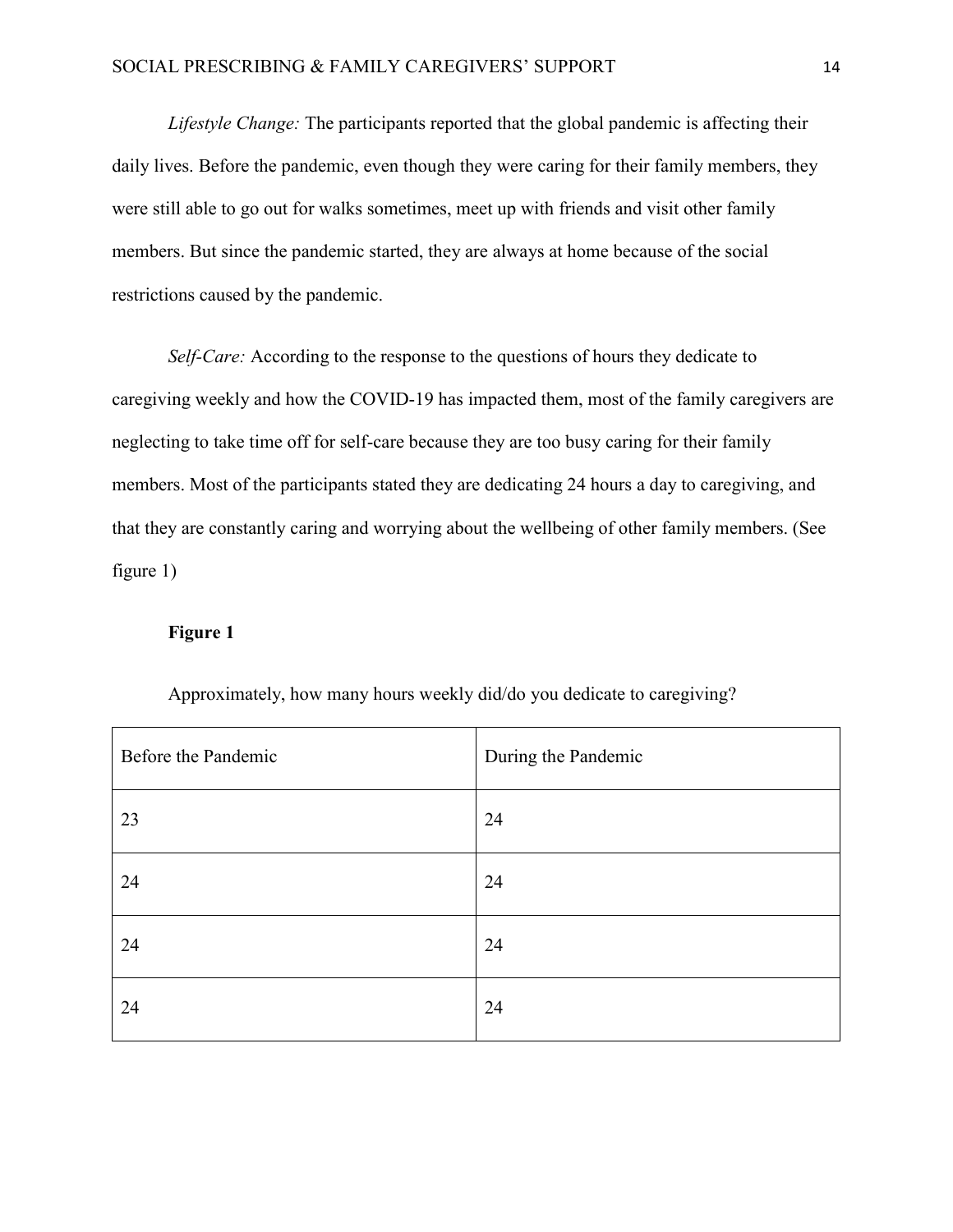## *COVID-19 Impact on Support*

*Lack of Time and Loss of Interest:* The findings showed that 50% of the family caregivers were not accessing programs and services to support themselves due to the lack of time to do other things, care for self and the loss of interest in other things because the pandemic is making everything overwhelming. One of the family caregivers stated that **"**I don't have time to access any program", and another participant said that "I am not interested in any other information because it is enough for me only to read the Bible". See figure 2 for the percentage of participants accessing programs and services.

## **Figure 2**



## *Social Prescribing and Types of Support for Family Caregivers*

The finding indicated that most participants were less likely to use online support programs and services even if prescribed to them by their family physician. However, they prefer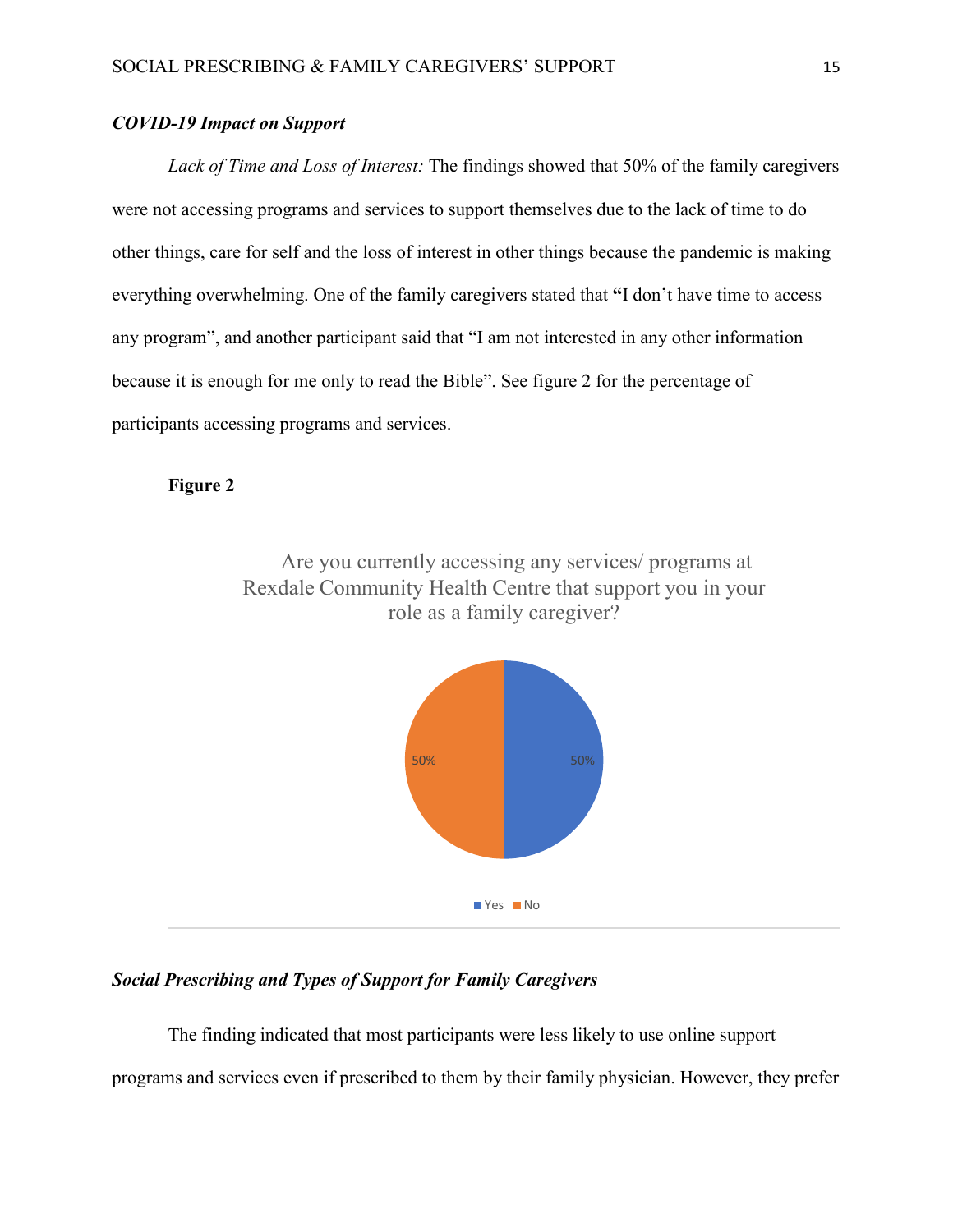face-to-face interaction, support and programs such as external personal support workers for a sick family member and in-home assistance. See Figure 3 for responses to how likely they are to use support programs and services prescribed by their family physician.





*Types of Support:* One of the participants stated that "I have got to do all the work for my wife, if I can get some help, that will be good. like a support worker would be good". Another family caregiver stated that the type of support they need is "Getting phone calls, usually to see how I am are doing".

## **Contributions/Recommendations**

The themes identified from the interview of family caregivers in the Rexdale community indicated that most of the family caregivers were impacted, emotionally, mentally, socially by the COVID-19 pandemic. The findings also provide important directions for support for family caregivers. In terms of support for family caregivers, based on the finding family caregivers will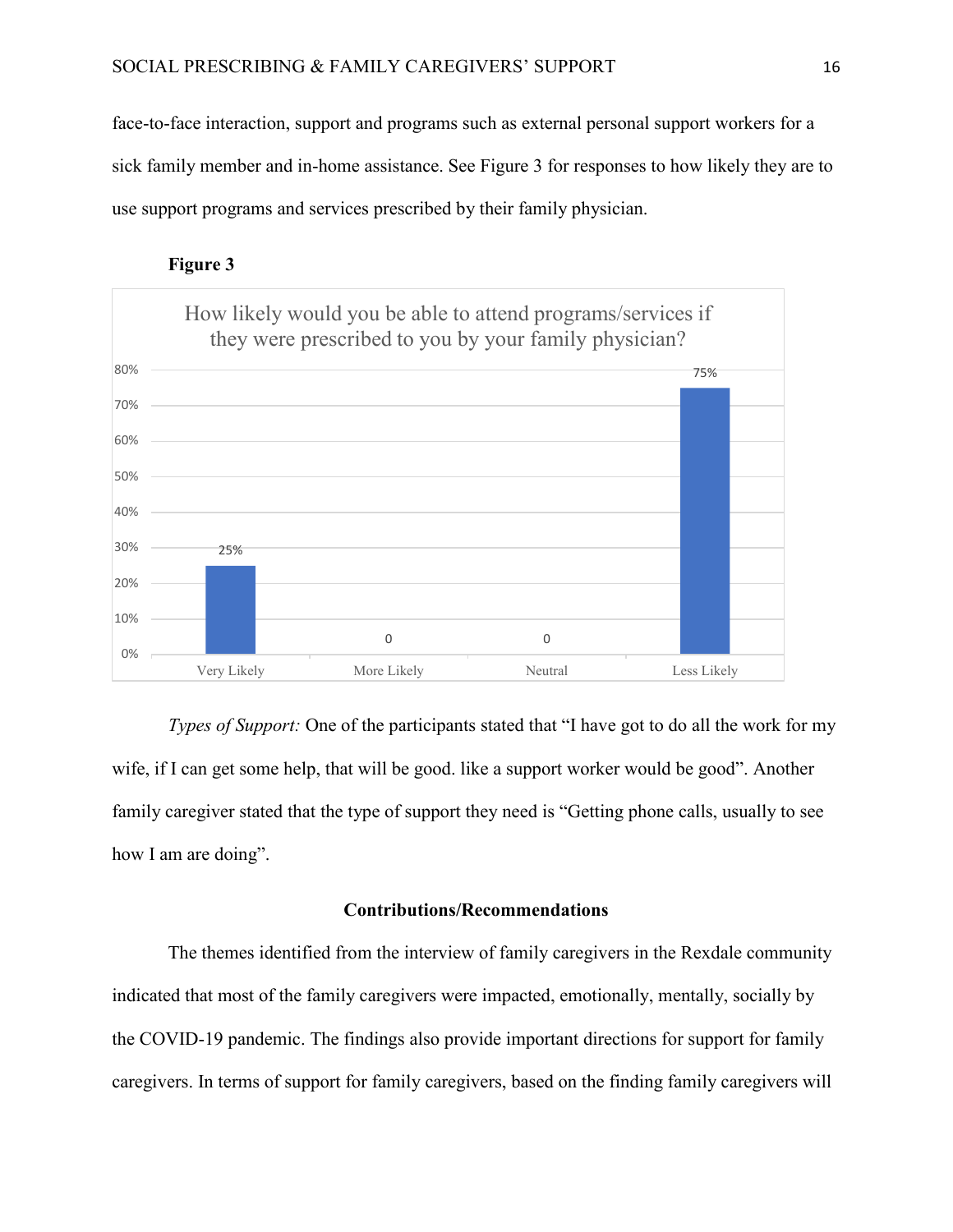benefit from in-home support such as personal support worker to assist them with a sick family member, and family caregivers may also benefit from getting routine check-in calls, from RCHC to check on their mental and physical wellbeing.

### **Limitations**

The study had a few limitations, including the setting for phone interviews, the method of data collecting, and bias due to the small number of participants. Since the interviews were conducted through phone calls, the researchers could not learn the respondents' body language. For future research, the number of participants could be increased, and more than one data collection method could be used. The researchers feel that using two or more data gathering methods, such as interviews and focus groups or surveys, and increasing the number of participants, might have resulted in more data for analysis.

## **Directions for Future Research**

Based on the findings and the limitations mentioned above, for future research, the researchers could increase the sample size and use a combination of two or more data collection methods to instigate and compare the mental and emotional impact of the covid-19 pandemic among senior family caregivers and young family caregivers.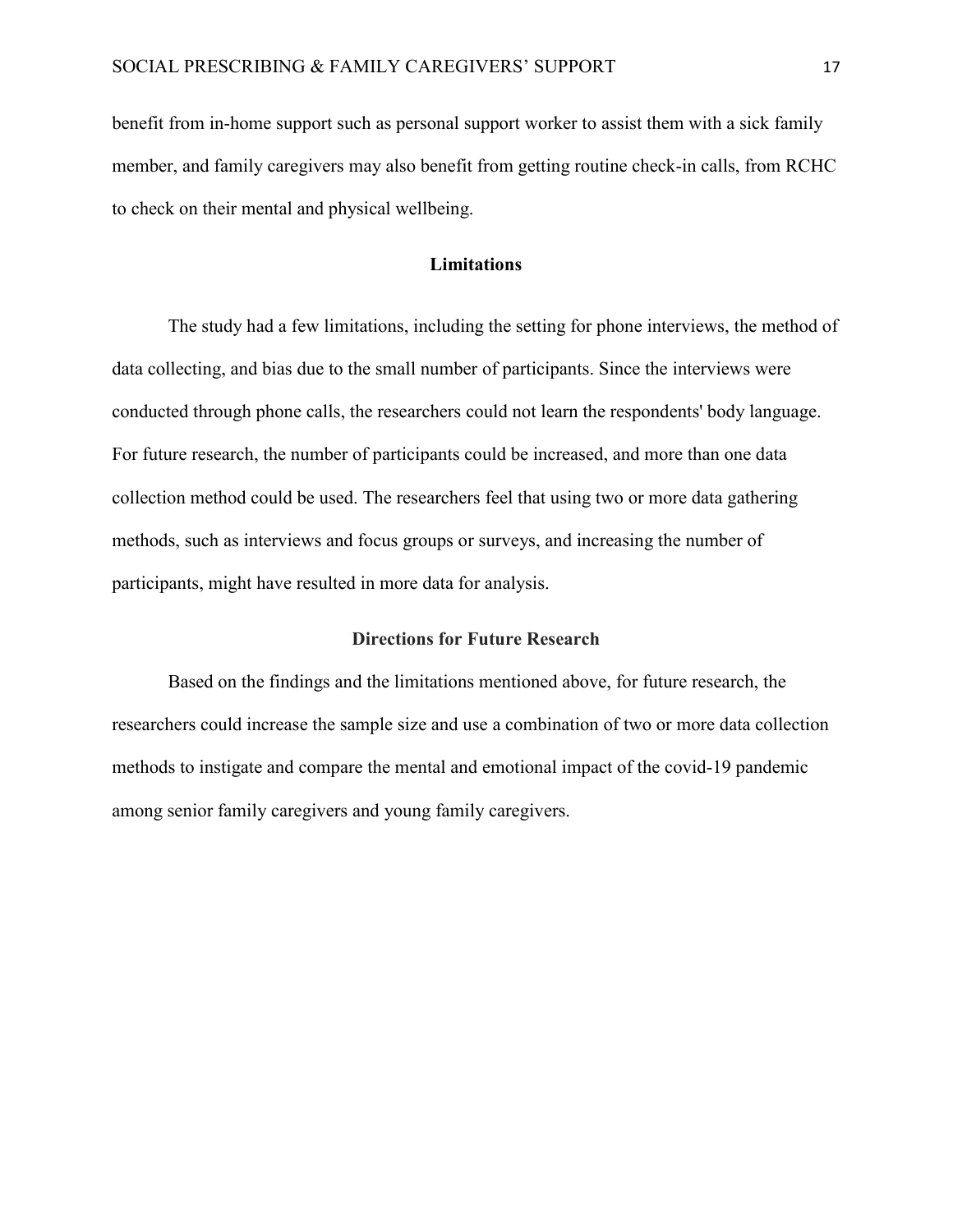### **References**

- Angelo, J. K., Egan, R., & Reid, K. (2013). Essential knowledge for family caregivers: A qualitative study. *International Journal of Palliative Nursing, 19*(8), 383-388. doi:10.12968/ijpn.2013.19.8.383
- Clements-Cortés, Amy, PhD, RP, MTA, MT-BC, FAMI. (2019). A social prescription for music please. *The Canadian Music Educator, 60*(2), 31-33. Retrieved from http://ezproxy.humber.ca/login?url=https://www-proquest com.ezproxy.humber.ca/docview/2188119831?accountid=11530
- Dhavale, P., Koparkar, A., & Fernandes, P. (2020). Palliative care interventions from a social work perspective and the challenges faced by patients and caregivers during COVID-19. *Indian Journal of Palliative Care, 26*(5), 58-62. doi:10.4103/IJPC.IJPC\_149\_20
- Howarth, M., Griffiths, A., da Silva, A., & Green, R. (2020). Social prescribing: A 'natural' community-based solution. *British Journal of Community Nursing, 25*(6), 294- 298. doi:10.12968/bjcn.2020.25.6.294
- Lightfoot, E., & Moone, R. P. (2020). Caregiving in times of uncertainty: Helping adult children of aging parents find support during the COVID-19 outbreak. *Journal of Gerontological Social Work,* , 1-11. doi:10.1080/01634372.2020.1769793
- Methodology Related Presentations TCSPP. (2016, December 17). *Qualitative Analysis: Coding and Categorizing Data by Philip Adu, Ph.D.* [Video]. YouTube. [https://www.youtube.com/watch?v=v\\_mg7OBpb2Y](https://www.youtube.com/watch?v=v_mg7OBpb2Y)
- Pell Institute. (n.d.). *Analyze Qualitative Data « Pell Institute*. The Pell Institute and Pathways to College Network. Retrieved March 6, 2021, from http://toolkit.pellinstitute.org/evaluation-guide/analyze/analyze-qualitative-data/
- Pescheny, J. V., Pappas, Y., & Randhawa, G. (2018). Facilitators and barriers of implementing and delivering social prescribing services: A systematic review. *BMC Health Services Research, 18*(1), 86-86. doi:10.1186/s12913-018-2893-4
- Razai, M. S., Oakeshott, P., Kankam, H., Galea, S., & Stokes-Lampard, H. (2020). Mitigating the psychological effects of social isolation during the covid-19 pandemic. *Bmj, 369*, m1904-m1904. doi:10.1136/bmj.m1904
- Rexdale Community Health Centre. (2019). *About*. Rexdale Community Health Centre. https://www.rexdalechc.com/about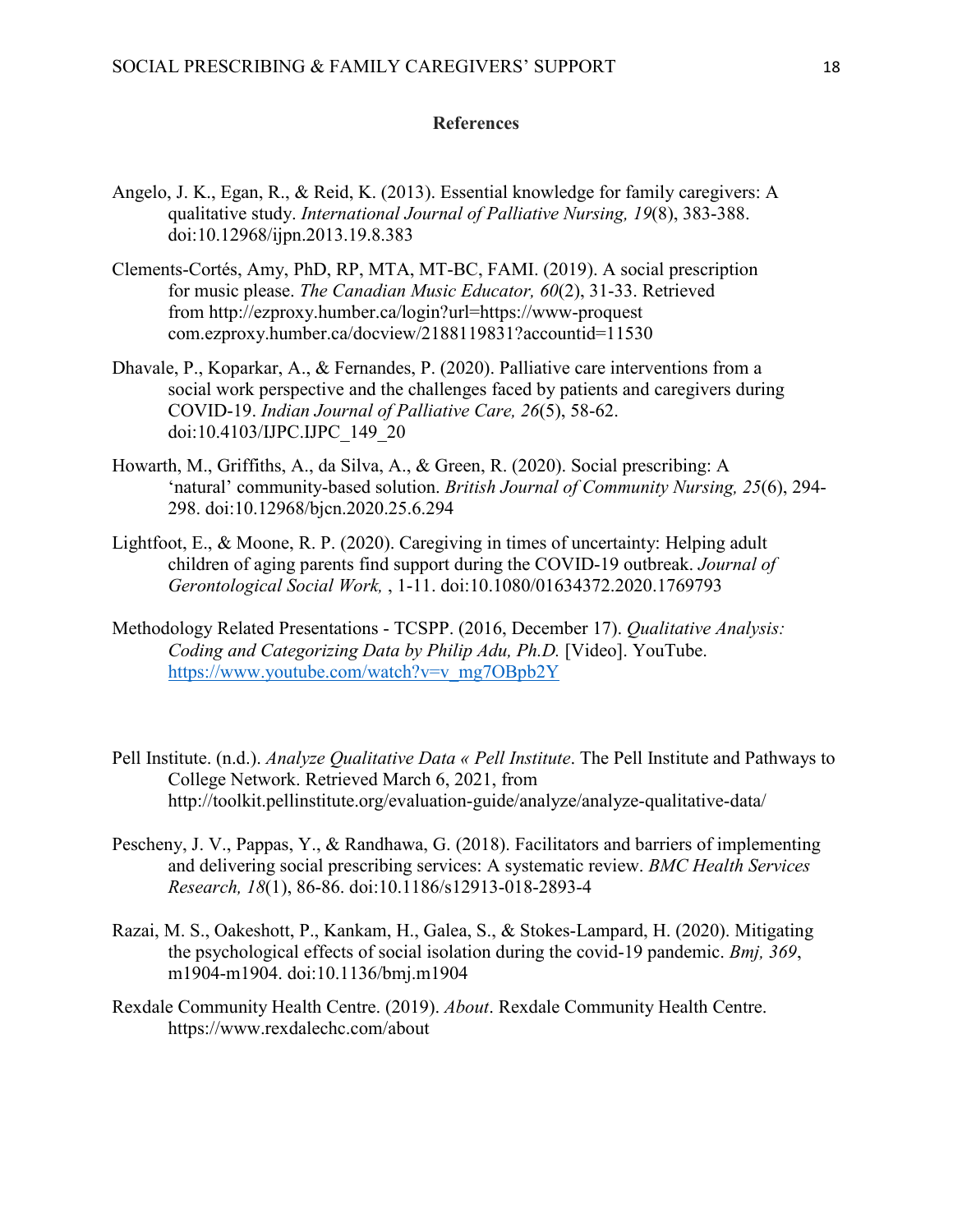- Rexdale Community Health Centre. (2021, March 5). *Social Prescribing & Family Caregivers Support Research*. SurveyMonkey. https://nl.surveymonkey.com/results/SM-89CMRD6K9/
- Smith, B., & Lim, M. (2020). How the COVID-19 pandemic is focusing attention on loneliness and social isolation. *Public Health Research & Practice, 30*(2) doi:10.17061/phrp3022008
- Social prescribing: Community-based referral in public health. (2018). *Perspectives in PublicHealth, 138*(1), 18-19. doi:10.1177/1757913917736661

Statistics Canada. (2019, August 9). *Census Profile, 2016 Census - Etobicoke North [Federal electoral district], Ontario and Ontario [Province]*. https://www12.statcan.gc.ca/censusrecensement/2016/dppd/prof/details/page.cfm?Lang=E&Geo1=FED&Code1=35029&Geo2=PR&Code2=35& SearchText=Etobicoke%20North&SearchType=Begins&SearchPR=01&B1=All&GeoLe vel=PR&GeoCode=35029&TABID=1&type=0

www.nhsconfed.org. (2020, February 6). *How social prescribing has adapted during the COVID-19 pandemic | Christiana Melam and James Sanderson*. NHS Confederation. https://www.nhsconfed.org/blog/2020/06/how-social-prescribing-adapted-during-thecovid19-pandemic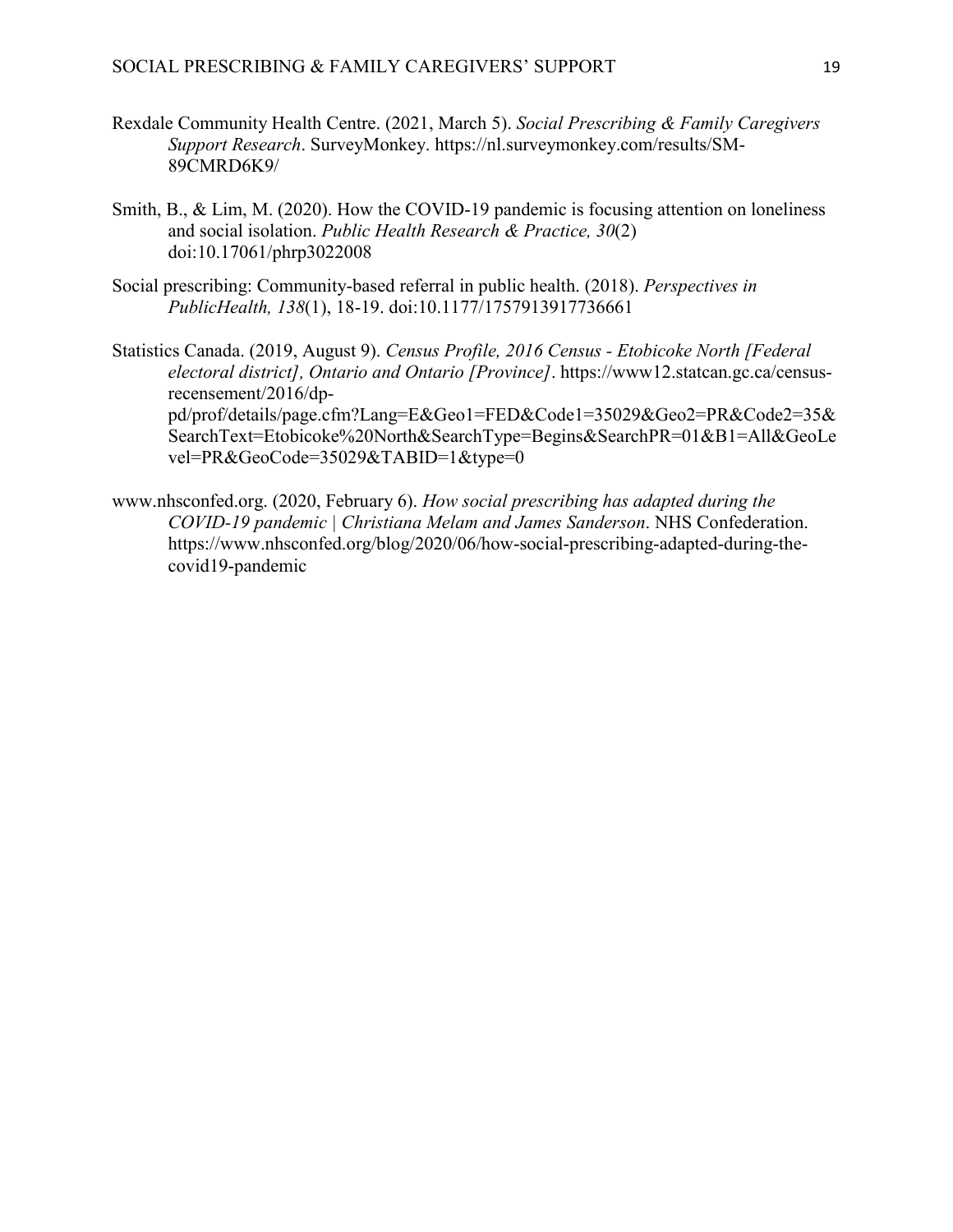# **Appendices**

## **Appendix A: Consent Form - Interview**

# **Consent Form - Interview**

## **Social Prescribing and Family Caregivers Support**

Dear Participant:



Thank-you for considering participation in this Capstone Project being undertaken by Humber College Community Development Degree students in partnership with Rexdale Community Health Centre (RCHC). Lead from RCHC is Althea Martin-Risden, Director Health Promotion, and Wendy Caceres-Speakman Manager, Services For Seniors RCHC, 416-744-6312 ext 2233.

Should you have any concerns about this research or require any information please contact our research supervisor.

**Research Supervisor:** Christine McKenzie, PhD., Professor Community Development Degree 416-675-6622 [Christine.Mckenzie@humber.ca](mailto:Christine.Mckenzie@humber.ca)

This project has received approval from Humber's Research Ethics Board. Persons with broader issues related to ethical concerns can contact The Humber Review Ethics Board Chair, Dr. Lydia Boyko at: 416- 675-6622 ext. 79322 or by email at: [Lydia.Boyko@humber.ca](mailto:Lydia.Boyko@humber.ca)

**Purpose of the Project:** This research which will be done in partnership with Rexdale Community Health Centre (RCHC), seeks to investigate and analyze trends we are seeing now, in terms of how the COVID-19 pandemic is impacting family caregivers in the Rexdale community.

### **Before signing this consent form, please review participation criteria:**

- $\triangleright$  Participation is completely voluntary
- $\triangleright$  You can opt out of the answering questions at any time if you change your mind
- $\triangleright$  You are not required to answer all the questions. You can skip questions if you are not comfortable answering them
- $\triangleright$  Your identity will remain anonymous. Anything you share will be kept confidential by the student and not linked directly to you
- $\triangleright$  Only faculty supervisors, students and agency partner conducting the interview will have access to raw data
- $\triangleright$  Results will be reported will be anonymized. That means your responses won't be specifically identified as yours but overall feedback from the group will be shared
- $\triangleright$  All data collected will be securely stored in a password protected electronic file and destroyed at the end of the project (April 2021)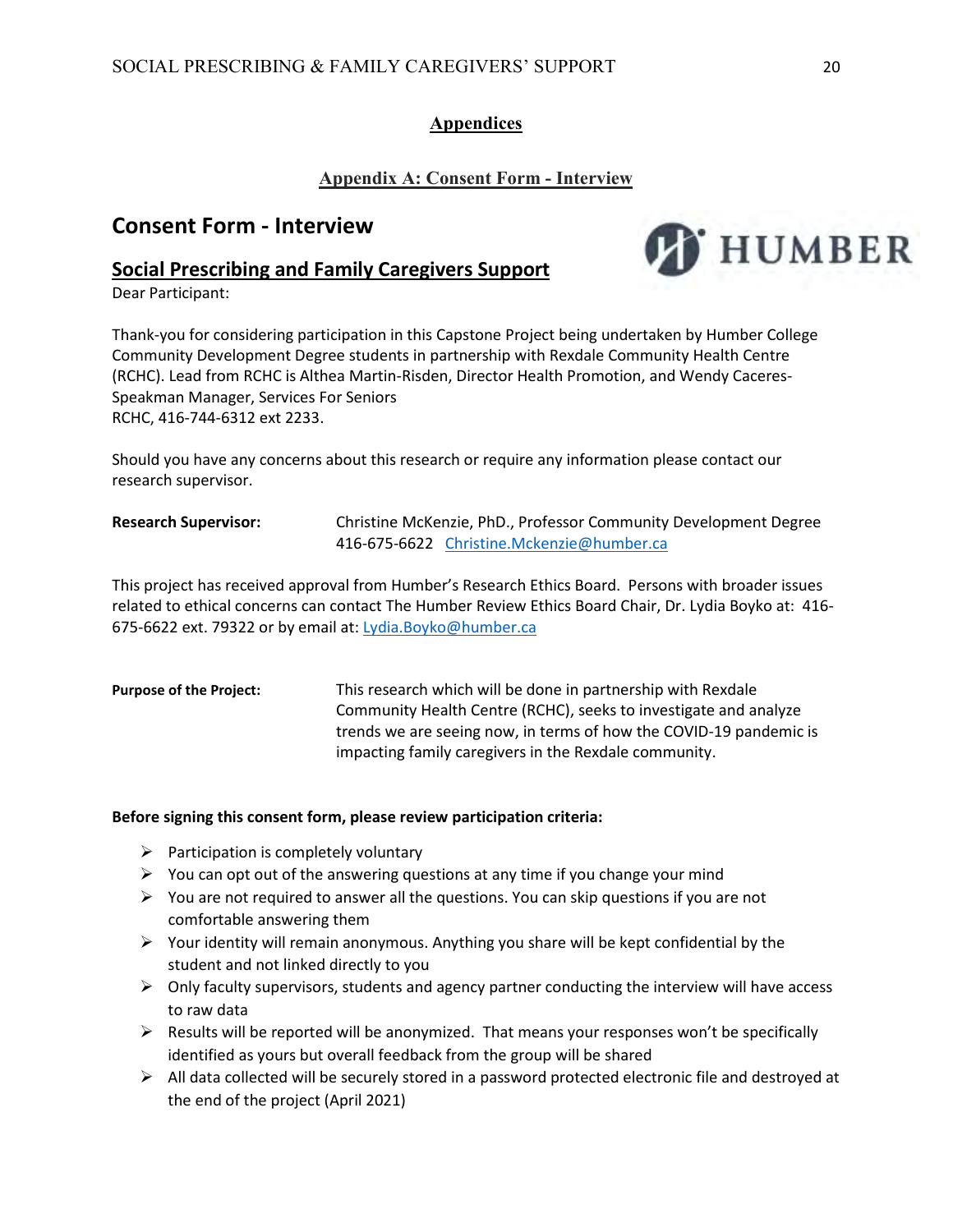- $\triangleright$  Participation will take approximately 45 minutes of your time
- $\triangleright$  The benefit of participating is the opportunity to reflect. The harm in participating is you many not agree with the responses of others and could be disappointed with the findings

I \_\_\_\_\_\_\_\_\_\_\_\_\_\_\_\_\_\_\_\_\_\_\_\_\_\_\_\_\_\_\_\_\_\_\_\_\_\_\_, consent to participating in the Capstone Project. I understand the participation criteria as noted above.

Name of Participant: \_\_\_\_\_\_\_\_\_\_\_\_\_\_\_\_\_\_\_\_\_\_\_\_\_\_

Signature: \_\_\_\_\_\_\_\_\_\_\_\_\_\_\_\_\_\_\_\_\_\_\_\_\_\_\_\_\_\_\_\_\_\_\_

Dated: \_\_\_\_\_\_\_\_\_\_\_\_\_\_\_\_\_\_\_\_\_\_\_\_\_\_\_\_\_\_\_\_\_\_\_\_\_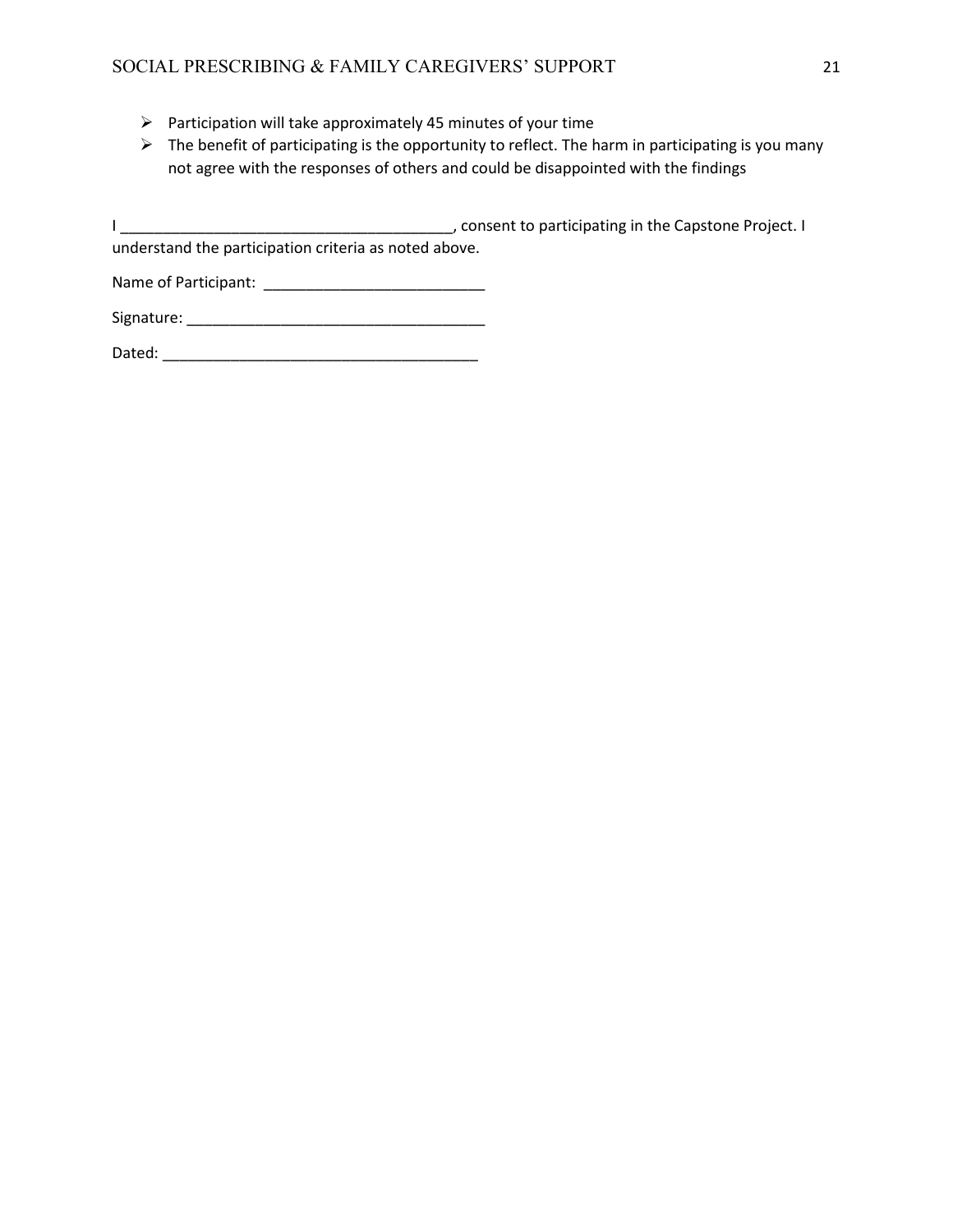## **Appendix B: Interview Questions**

1. Approximately, how many hours weekly did /do you dedicate to caregiving: Before the Pandemic During the Pandemic

Same Amount Not Sure

2. Has COVID-19 impacted your role as a family caregiver?

If **Yes** then ask question Q2 If **No** go to Q3

- 3. In what ways has the COVID-19 pandemic impacted your role as a family caregiver? For example, mentally, physically, emotionally, and financially? **COMMENT**
- 4. Are you currently accessing any services/ programs at Rexdale Community Health Centre that support you in your role as a family caregiver?

If **Yes** ask Q4 if **No** go to Q5

5. In what ways do these programs/services supports you in your role as a family caregiver during this COVID-19 pandemic?

## COMMENT

6. What are the things that get in the way or prevent you from accessing social programs and services?

### COMMENT

- 7. What type of support do you think would be helpful for you at this time? COMMENT
- 8. How likely would you be able to attend programs/services if they were prescribed to you by your family physician? Very likely More Likely Neutral Less Likely Don't Know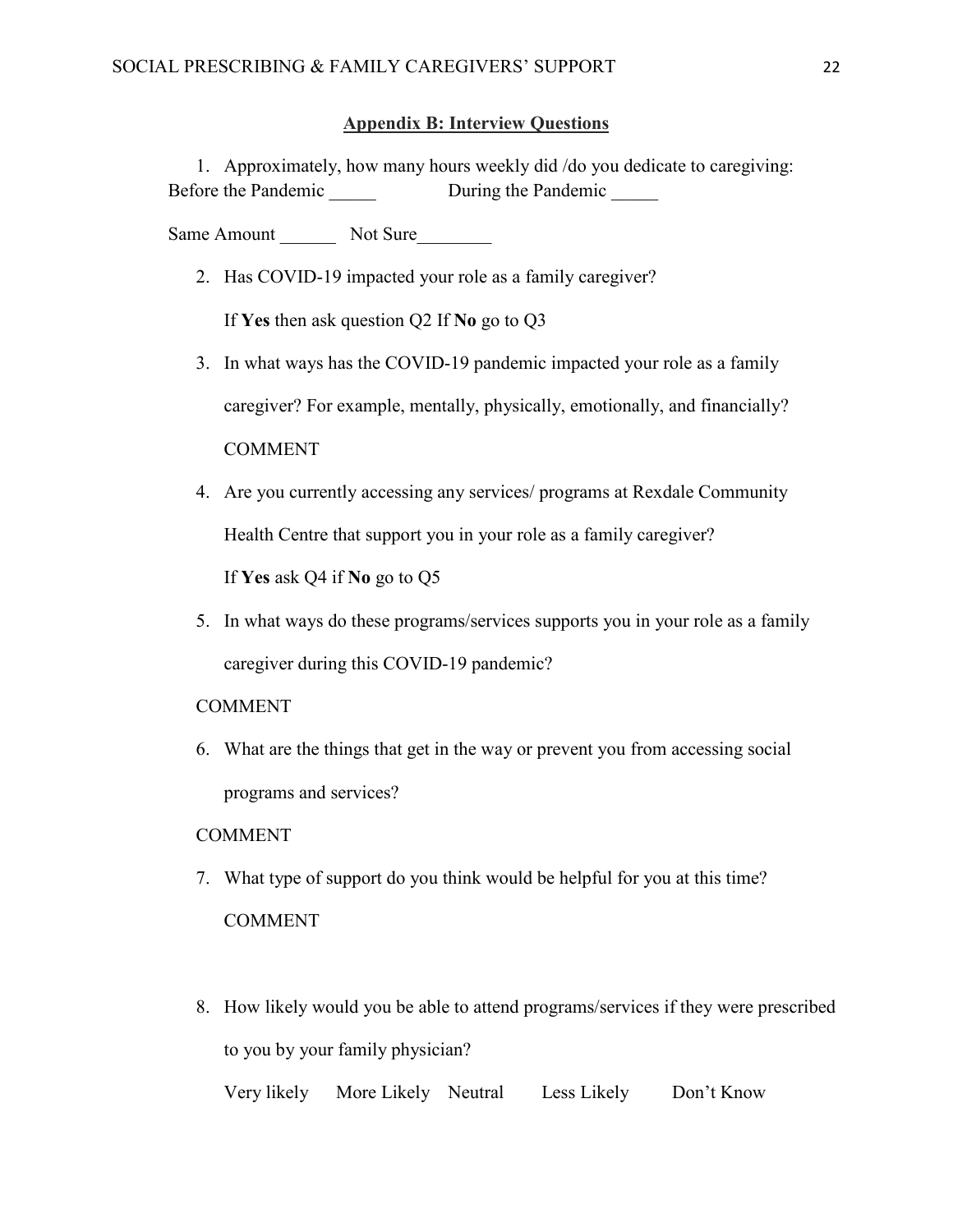9. What day/s and time of the week would you be likely to attend an online or telephone social support programs?

COMMENT

10. Is there anything you would like to add?

## COMMENT